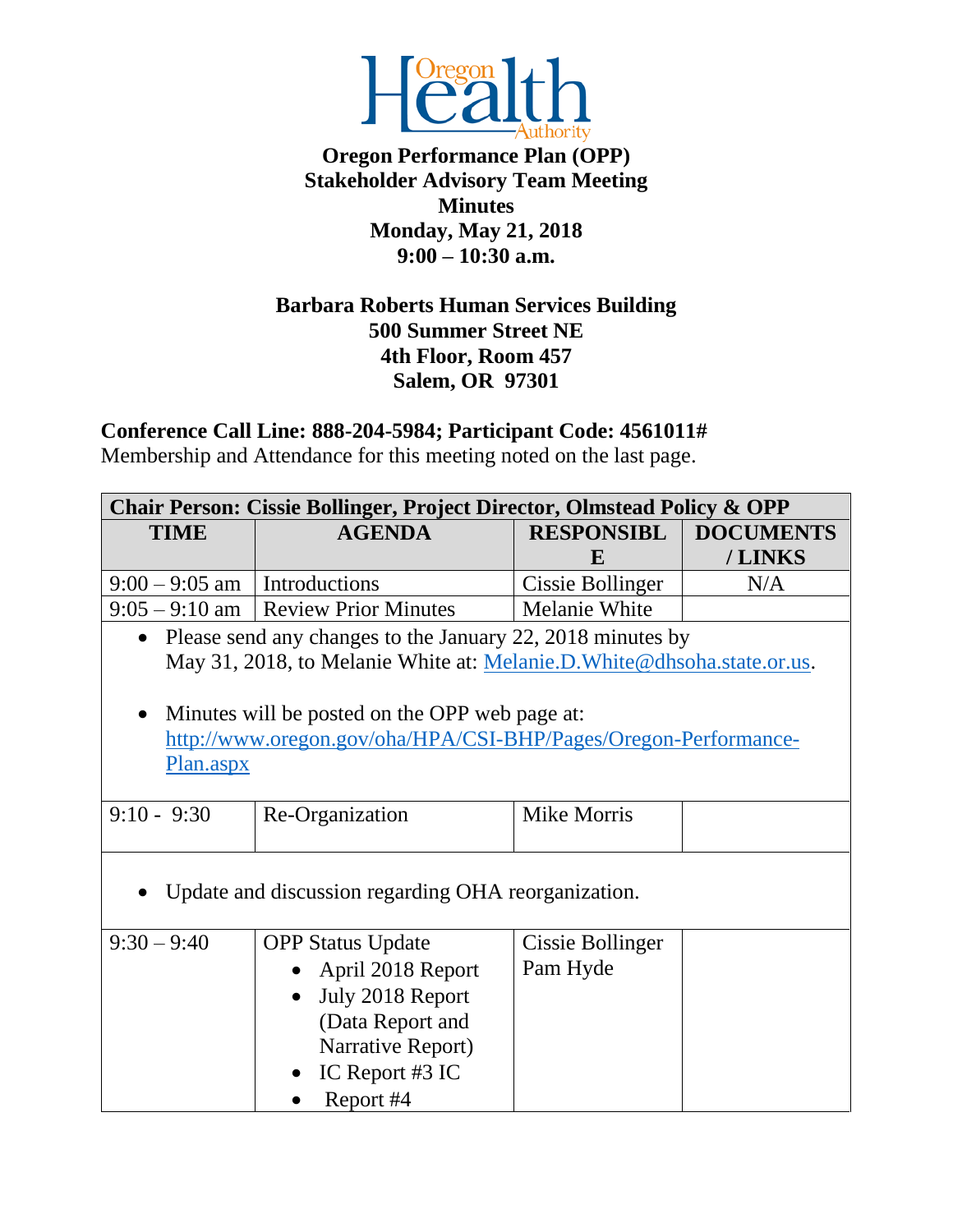- Information provided regarding timing of OHA reports
- Information provided regarding timing of Independent Consultant Reports to include 30 day review period by OHA and USDOJ.

| $9:40-10:00$                                                             | <b>June Site Visit</b>                                                    | <b>Mike Morris</b>      |  |  |
|--------------------------------------------------------------------------|---------------------------------------------------------------------------|-------------------------|--|--|
|                                                                          | June 4-15, 2018                                                           | Pam Hyde                |  |  |
|                                                                          | <b>Program Reviews</b>                                                    | Cissie Bollinger        |  |  |
|                                                                          | <b>Mobile Crisis</b><br>$\Omega$                                          |                         |  |  |
|                                                                          | Criminal<br>$\Omega$                                                      |                         |  |  |
|                                                                          | Justice                                                                   |                         |  |  |
|                                                                          | Diversion                                                                 |                         |  |  |
|                                                                          | Supported<br>$\circ$                                                      |                         |  |  |
|                                                                          | Housing                                                                   |                         |  |  |
| Discussion regarding which County's would be visited during the OPP June |                                                                           |                         |  |  |
| <b>Site Review</b>                                                       |                                                                           |                         |  |  |
|                                                                          | Will provide CMHPs/providers with the Site Review Tools just prior to the |                         |  |  |
| visits.                                                                  |                                                                           |                         |  |  |
| $10:00 - 10:10$                                                          | OAR 309-091                                                               | <b>Cissie Bollinger</b> |  |  |
|                                                                          | <b>OSH</b> Admissions and                                                 |                         |  |  |
|                                                                          | Discharge Rule                                                            |                         |  |  |
|                                                                          | Feedback due                                                              |                         |  |  |
|                                                                          | May 31, 2018                                                              |                         |  |  |
|                                                                          |                                                                           |                         |  |  |
|                                                                          | Reminder to provide feedback regarding OAR 309-091, Admission and         |                         |  |  |
| Discharge to/from OSH directly to Cissie Bollinger.                      |                                                                           |                         |  |  |
|                                                                          |                                                                           |                         |  |  |
| $10:10 - 10:30$                                                          | Other                                                                     | All                     |  |  |
|                                                                          |                                                                           |                         |  |  |
| Discussion regarding CCO 2019 Contract timeline.                         |                                                                           |                         |  |  |
| Described concept of Exhibit M in the contract.                          |                                                                           |                         |  |  |
| USDOJ and IC have had input.                                             |                                                                           |                         |  |  |
|                                                                          |                                                                           |                         |  |  |
|                                                                          |                                                                           |                         |  |  |

| Next Meeting:<br>July 20, 2018 | Melanie White | PDF<br>2018 OPP Meeting<br>Dates.pdf |
|--------------------------------|---------------|--------------------------------------|
|--------------------------------|---------------|--------------------------------------|